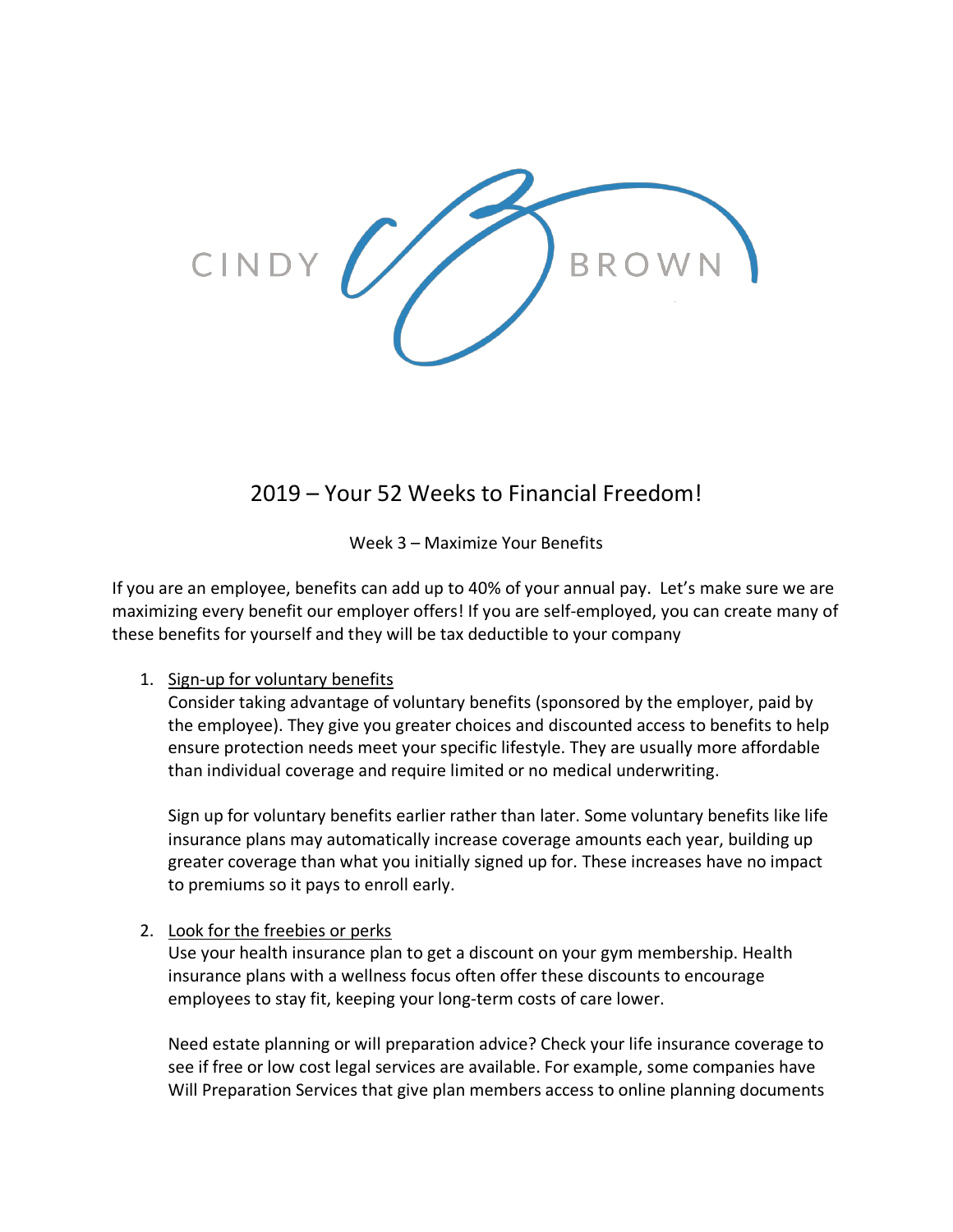and professional assistance with advanced health care directives, estate taxes, financial and healthcare power of attorney, guardianship and conservatorship, trusts and wills.

#### 3. Keep more money in your pockets

If a high deductible health plan is one of your medical plan options, consider opening a health savings account if available. Money in HSA funds build tax-free and you keep it even if you change jobs. You can use the money to pay for qualified health expenses if necessary and if no health care needs arise, you are building your money up on a taxadvantaged basis.

All high-deductible plans are not created equally. Look for a plan that doesn't require you to pay out-of-pocket for common preventative screenings. Critical illness insurance can be bundled with your health plan to provide greater coverage when serious illnesses strike. A new industry feature on critical illness insurance is a hospital rider where if you face an extended hospital stay, you can receive a check of up to \$500 for each day you're in the hospital -- up to ten days. You can use the money any way you want, but many employees choose to use this extra cash to cover high deductibles, co-payments, or even child care.

#### 4. Use it, don't lose it

Look for a dental plan that has an annual maximum rollover -- these newer plans became popular in the past three years and allow you to roll over a portion of your unused benefits to the next year. These plans are doing for the dental industry what rollover minutes did for the mobile phone industry.

Consider signing up for a flexible spending account which allows you to pay for qualified healthcare, dependent care and even transportation expenses with before-tax dollars. It's a use it, or lose it account so don't forget to use the money before the year-end deadline. Qualifying purchases may include: medical and dental deductibles and copayments, over the counter medications, eye glasses, child care, and transportation related to your employment.

# 5. Don't give up on your 401(k)

The beginning of the year is a really good time to take a look at your company retirement plan contributions. With most of the year left, you have time to make adjustments, if necessary, to ensure you reach your contribution goal.

Now is the time to start up contributions again, if you stopped contributing during the market turmoil last year. Saving through your employer-sponsored retirement plan helps you automatically follow one of the wisest investment strategies--dollar- cost averaging, putting the same amount of money in the same investment consistently, regardless of market movement. Over time, this can reduce the overall cost of your investments.